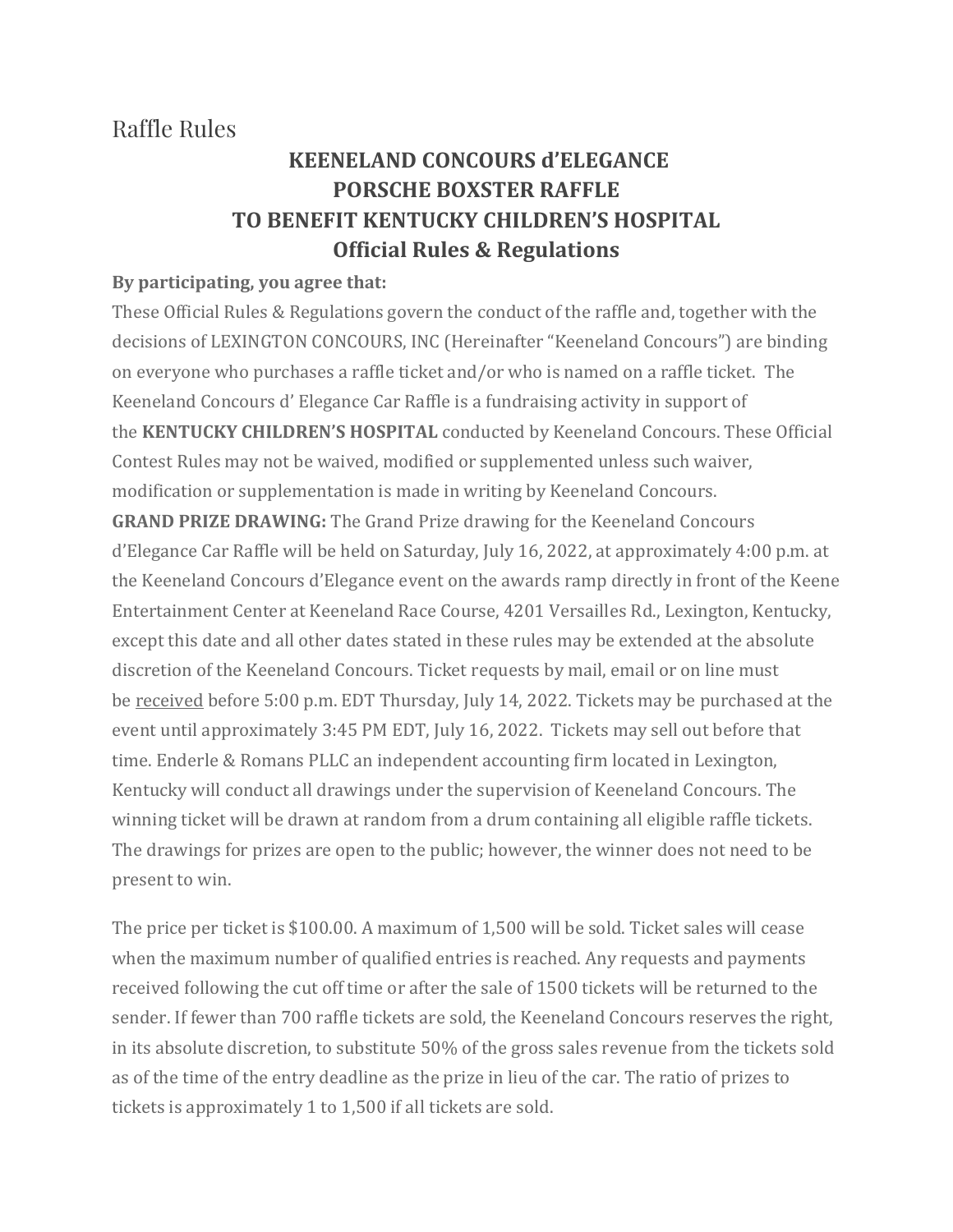**GRAND PRIZE:** Keeneland Concours does not undertake to give advice on the legal or tax consequences of the raffle, or its winner. However, it understands that the IRS position is that amounts paid for chances in raffles, lotteries or similar drawings for valuable prizes are not gifts, and consequently do not qualify as deductible charitable contributions. **The Grand Prize winner assumes and must pay all fees and charges (including, but not limited to, tags and license), income taxes, local, state and federal taxes when the car is transferred to the winner. In addition, all costs of car ownership, such as (without limitation) insurance, are the Grand Prize winner's sole responsibility. Keeneland Concours assumes no responsibility for a prizewinner's tax obligations and suggests you consult your tax advisor. Forms W-2G & 941 will be filed with the Internal Revenue Service to report the value of the prize won. The winner will also receive a copy of these forms. This offer is void where prohibited by law and all federal, state and local laws and regulations apply.**

**The Grand Prize winner is strongly advised to seek professional legal or tax advice. Award of the Grand Prize could have material adverse consequences on the Grand Prize winner including without limitation, with respect to taxes, income, government entitlements or other benefits, or other legal, financial or other matters.** The Grand Prize is a 2022 Porsche 718 Cayman, to be purchased at Blue Grass Motorsport, Louisville, KY. Depictions of the car shown in informational materials on the Keeneland Concours website and elsewhere can be found on Porsche.com. The 2022 Porsche 718 Cayman shown in photos only representative of the Grand Prize; an exemplar of the Grand Prize 2022 Porsche 718 Cayman may be viewed at various Concours events during the year and at the Keeneland Concours event July 16, 2022. However, the actual Grand Prize car will not be present at these events. The winner shall be able to order their choice of available standard interior and exterior colors. It shall be the Grand Prize winner's responsibility to pay for any additional option(s) increasing the vehicle sales price above the MSRP listed below as "CAR VALUE."

By participating in this raffle, all ticket purchasers and the person named on each raffle ticket accept and agree (1) to be bound by all the rules, limitations and restrictions set forth here, and (2) that their names and/or likenesses may be disclosed to and used by the news media and may otherwise be used by Keeneland Concours, for publicity purposes and naming of the prize winner to be published in area newspapers or other media including television, radio, web, and print. The prize winner will be published on the Keeneland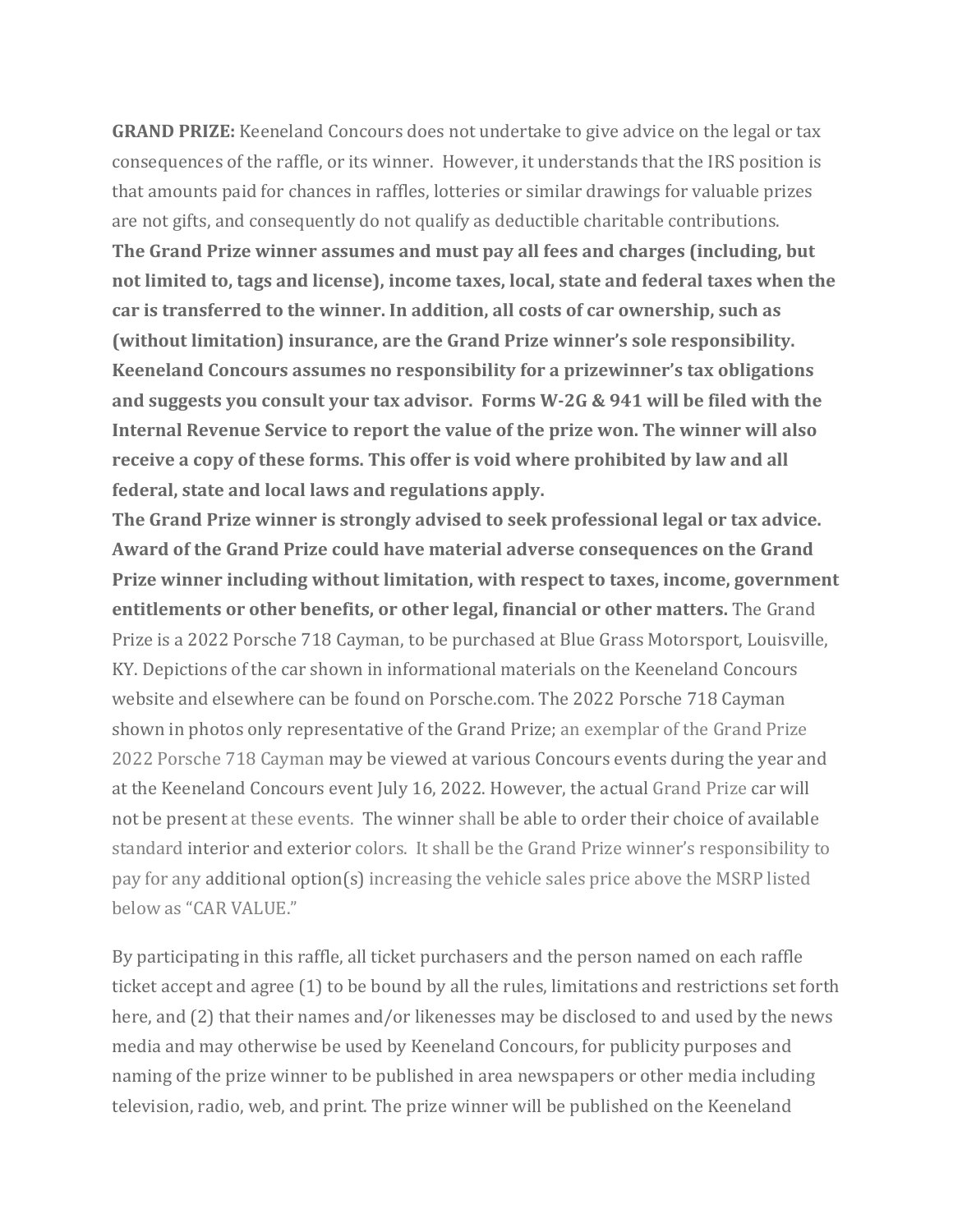Concours event website. Name of the winner may be obtained by sending a written request plus a self-addressed, stamped envelope to Keeneland Concours, P.O. Box 910370, Lexington, KY 40591. Keeneland Concours interpretation and application of the rules and regulations shall be final.

By participating in this raffle, each participant releases Keeneland Concours and each of its respective directors, officers, employees and agents from any and all liability for injuries, losses or damages of any kind, including, but not limited to, liability for injuries, losses, or damages arising from or caused by any prize or resulting from acceptance, possession, use or misuse of any prize, and each winner agrees to indemnify and hold Keeneland Concours and Kentucky Children's Hospital and each of their respective directors, officers, employees and agents harmless from any and all losses, damages, costs, expenses, rights, claims and actions of any kind arising in connection with or as a result of the winner's acceptance or use of any prize.

**ELIGIBILITY:** Raffle ticket purchasers and the person named on a raffle ticket must be at least 18 years of age at the time of purchase. Raffle tickets may not be purchased in the name of a business, trust, corporation, or other entity, or wherever prohibited by applicable law. Members of the Board of Directors, officers or employees of Keeneland Concours; employees of the accounting firm of Enderle & Romans, PLLC; management employees of Blue Grass Motorsport; or persons related by blood or marriage living in the same household are not eligible to win the raffle. Prizewinners may be required to sign an affidavit of eligibility. Offer void where prohibited by law.

In order for the Grand Prize winner to receive the car (subject to the other provisions in these rules), the Grand Prize winner must elect to receive the car by delivering written notice of that election to Keeneland Concours, by 4:00 p.m. on August 16, 2022. If the winner is not present at the drawing, Keeneland Concours shall notify the winner by certified mail within seven (7) days of the drawing that the winner shall claim the prize within thirty (30) days.

If a winner does not wish to claim the prize but wishes to donate it to the Keeneland Concours, the winner shall provide the Keeneland Concours a written statement within the thirty (30) day period stating that the winner wishes to donate the prize to the Keeneland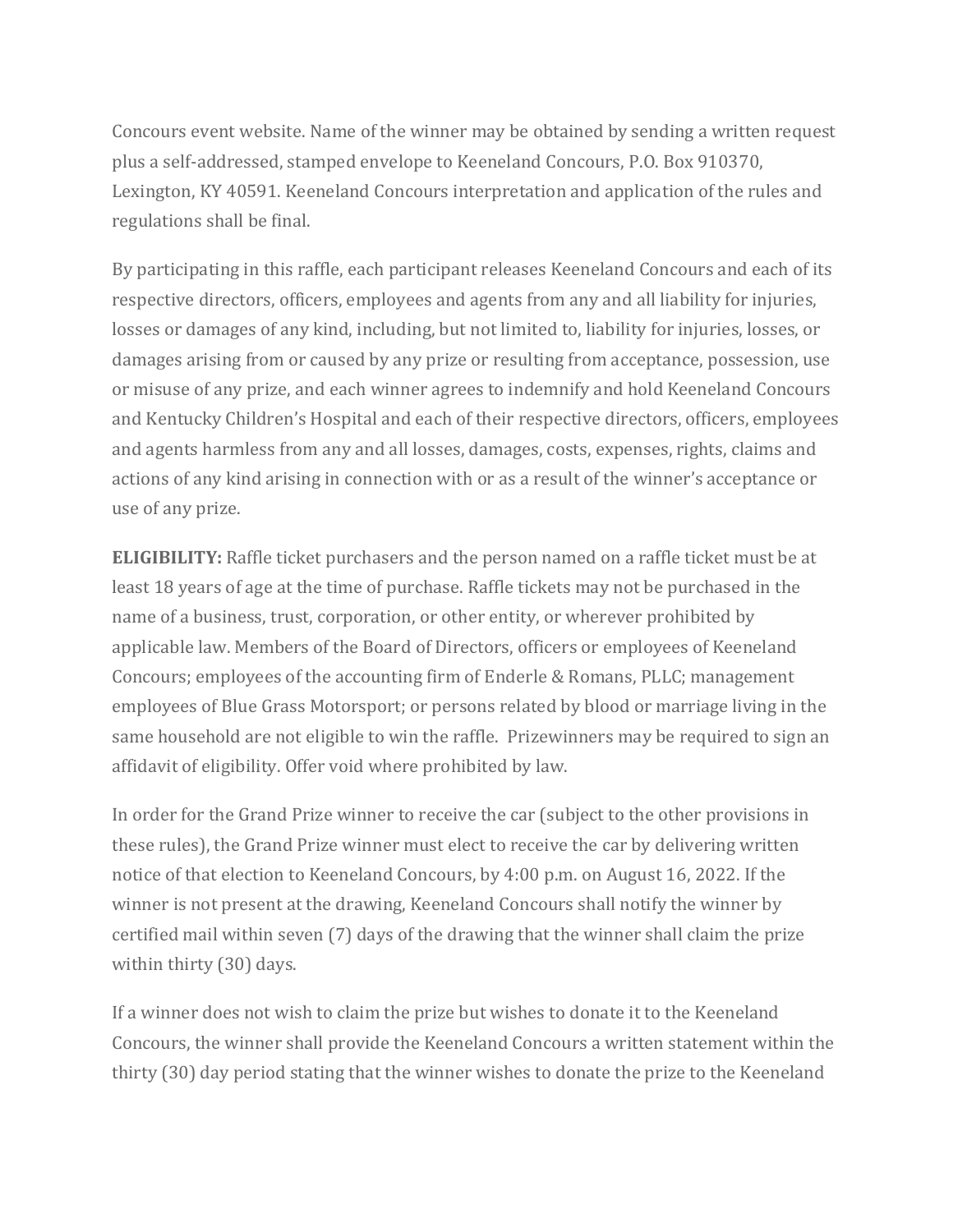Concours. A prize winner shall not donate the prize back to the Keeneland Concours if to do so would violate KRS 238.540(7).

If a raffle winner does not claim the prize or donate it to the organization within thirty (30) days after having been contacted, the organization shall notify the Office of Charitable Gaming and draw another ticket in the presence of office personnel. The tickets shall remain under the control of, Enderle & Romans PLLC until a winner is identified and accepts the prize.

The car, when selected, will be transferred to the Grand Prize winner in "AS IS, WHERE IS" condition by Keeneland Concours. Keeneland Concours and Kentucky Children's Hospital do not provide any guarantee or warranty, expressed or implied, in connection with the car. Keeneland Concours accepts no liability or responsibility regarding the manufacturing or condition of the car. No warranties, express or implied, are made or offered by Keeneland Concours or Kentucky Children's Hospital.

**CAR VALUE:** The value of the 2022 Porsche 718 Cayman is approximately \$67,710. The Internal Revenue Service or the Kentucky Franchise Tax Board will accept that value of the car or any other value for the purpose of determining any income tax that may be payable by the Grand Prize winner.

**REFUNDS:** All raffle ticket sales are final. No refunds will be made except any ticket request with verified payment received after 1,500 tickets have been sold or after the deadlines set forth hereinabove will be returned. No other refunds are available. Keeneland Concours assumes no responsibility for lost, late, misdirected or non-delivered mail or fax messages, or any other failure to receive orders or deliver receipts prior to the drawing deadlines. A raffle participant's sole and exclusive remedy for Keeneland Concours breach shall be limited to the return of the purchase price paid for his or her raffle ticket(s). In no event shall Keeneland Concours, Kentucky Children's Hospital, or their respective directors, officers, employees, members, committee members, agents, contractors, advisors, or representatives be liable to any party for any loss or injuries to earnings, profits or goodwill, or for any incidental, special, punitive or consequential damages of any person or entity.

**TICKETS:** Tickets are \$100.00 each and may be purchased solely from Keeneland Concours or its agents or Blue Grass Motorsport. You may buy as many tickets as you wish, subject to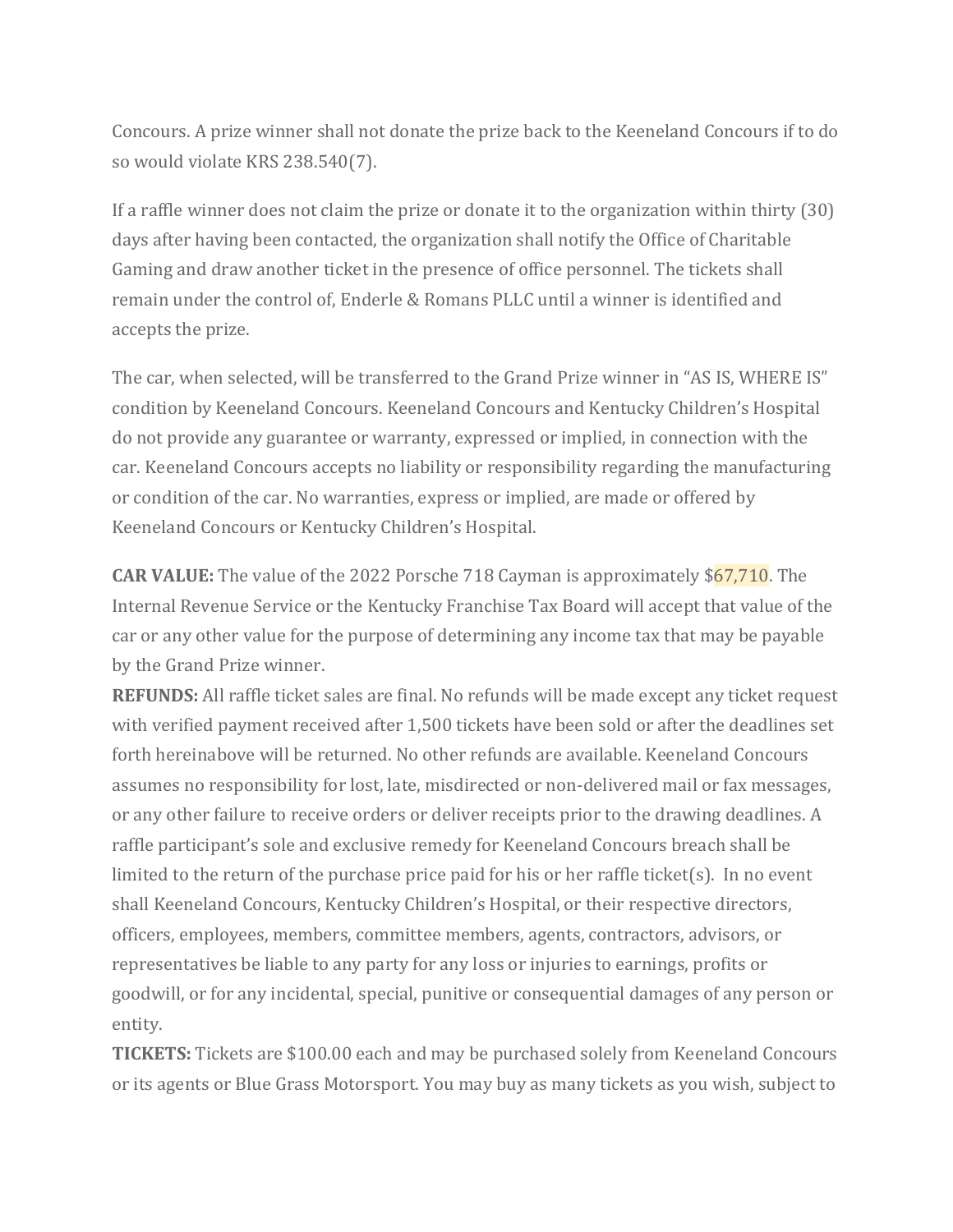availability until all 1,500 are sold. Each raffle ticket will be entered separately in the drawing. Each raffle ticket is a separate and equal chance to win the 2022 Porsche 718 Cayman.

To order tickets by mail, use a ticket request form which can be downloaded from "[https://www.keenelandconcours.com](https://www.keenelandconcours.com/)" or obtained by calling 1.859.806.3245 or send a SASE to Keeneland Concours, P.O. Box 910370, Lexington, KY 40591. Ticket requests must include payment or credit card information to be eligible. Send completed forms with payment or credit card information to Keeneland Concours, Car Raffle, PO Box 910370, Lexington, KY 40591.

When a raffle ticket order is placed and funds have cleared, Keeneland Concours will complete the raffle ticket for the purchaser by filling in the name, address, email and phone number of the purchaser. Keeneland Concours will then place each completed raffle ticket stub in the secured raffle barrel located at the offices of Keeneland Concours in Lexington, Kentucky and mail the ticket(s) to the purchaser. The purchaser will receive an email from Keeneland Concours, confirming the ticket purchase and providing the ticket number(s).

**TICKET AND PAYMENT VERIFICATION:** Keeneland Concours reserves the right to reject any ticket request form that is submitted with payment that does not constitute "good funds". All defective or physically altered request forms are subject to disqualification at the discretion of Keeneland Concours. Prior to the Grand Prize drawing, Keeneland Concours will make a reasonable effort to notify any individual who submits such an entry form, or one which has been rejected because the credit card or check did not clear, that the entry has been rejected. All requests for tickets for the drawing must be received and/or purchased by the indicated deadline.

**GRAND PRIZE WINNER:** Winner notification will be made by telephone, mail and posted on the Concours web page. The winner will need to provide proper identification to the satisfaction of Keeneland Concours. A representative of Keeneland Concours will assist in coordinating all the details with the winner regarding the delivery, tags, and registration of the 2022 Porsche 718 Cayman. Winner agrees to the use of his/her name, photograph or videotape likeness and statements for publicity purposes by Keeneland Concours and Kentucky Children's Hospital and agrees to sign a publicity release without any further compensation.